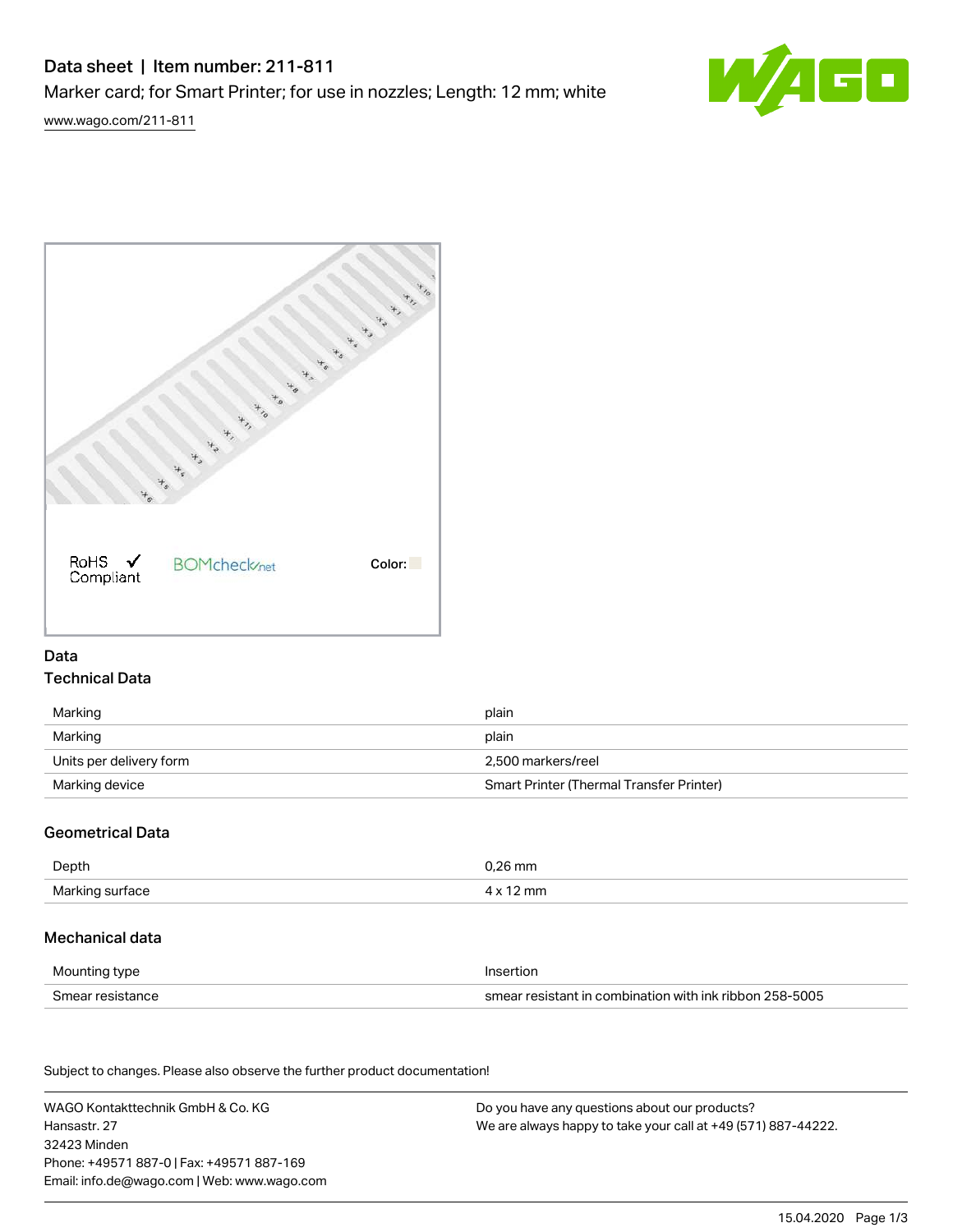

## Material Data

| Color        | white      |
|--------------|------------|
| Material     | <b>PET</b> |
| Halogen-free | Yes        |
| Weight       | 221g       |

#### Environmental Requirements

| Surrounding air (storage) temperature   | 1022 °C    |
|-----------------------------------------|------------|
| Surrounding air (operating) temperature | -20  80 °C |
| Relative humidity                       | $4050\%$   |

#### Commercial data

| Product Group      | 2 (Terminal Block Accessories) |  |
|--------------------|--------------------------------|--|
| Packaging type     | <b>BOX</b>                     |  |
| Country of origin  | DE                             |  |
| <b>GTIN</b>        | 4050821674979                  |  |
| Customs Tariff No. | 39269097900                    |  |

#### Counterpart

## Compatible products

#### Marking accessories

| 新           | Item no.: 211-812<br>Nozzles; Length: 12 mm; For the use of 211-811; halogen-free; Cable outer diameter: 1.4  5.0 mm | www.wago.com/211-812  |
|-------------|----------------------------------------------------------------------------------------------------------------------|-----------------------|
|             | Item no.: 211-813<br>Nozzles; Length: 12 mm; For the use of 211-811; halogen-free; Cable outer diameter: 5.0 11.0 mm | www.wago.com/211-813  |
| <b>PASS</b> | Item no.: 258-5000<br>Thermal transfer printer; Smart Printer; for complete control cabinet marking; 300 dpi         | www.wago.com/258-5000 |

## Downloads Documentation

#### Additional Information

| 211-821, Information on handling print material | V002.08.2017 | pdf    | Download |
|-------------------------------------------------|--------------|--------|----------|
|                                                 |              | 1.6 MB |          |

Subject to changes. Please also observe the further product documentation!

WAGO Kontakttechnik GmbH & Co. KG Hansastr. 27 32423 Minden Phone: +49571 887-0 | Fax: +49571 887-169 Email: info.de@wago.com | Web: www.wago.com Do you have any questions about our products? We are always happy to take your call at +49 (571) 887-44222.